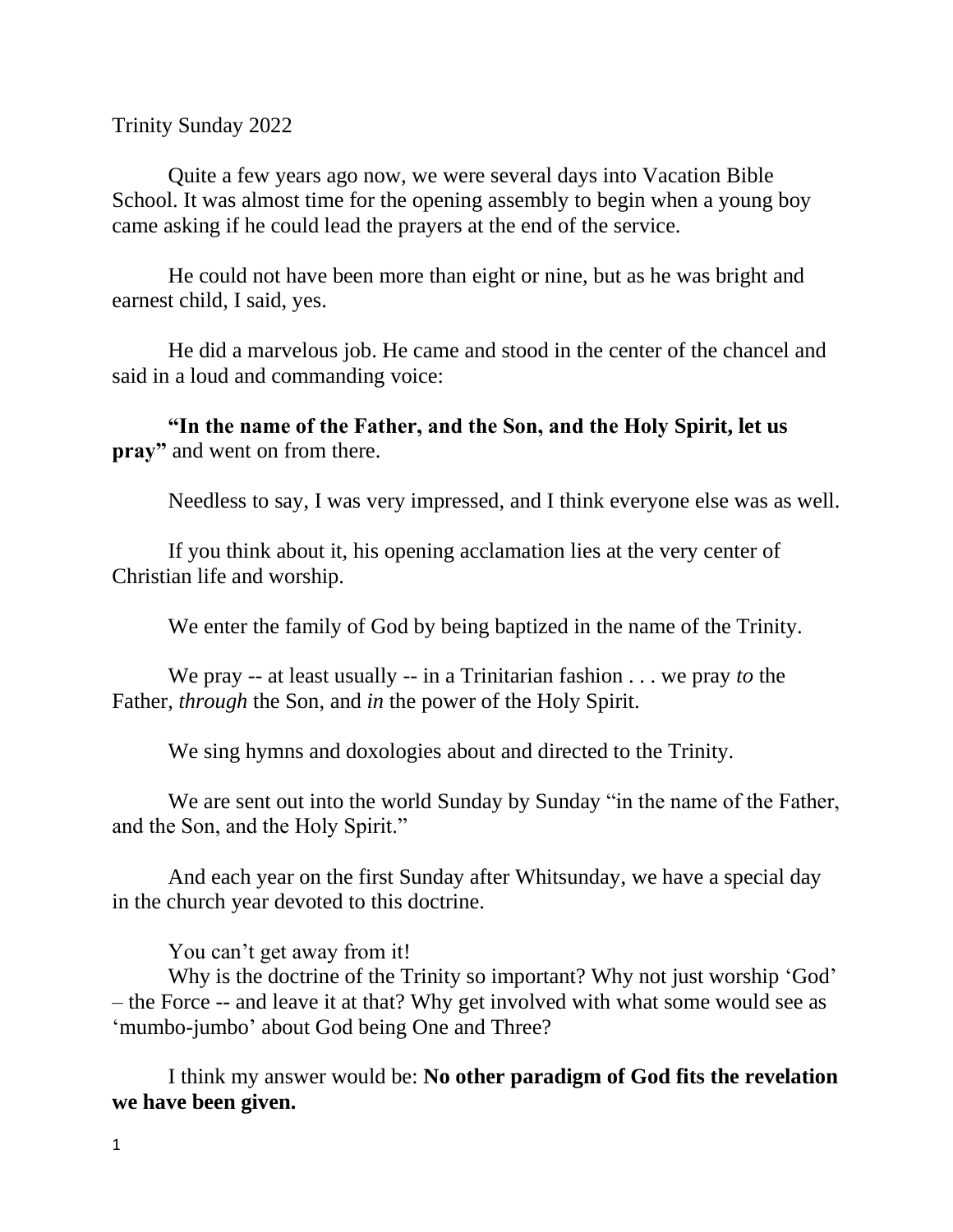Anything less than a Trinitarian God would incomplete and likely a god of our own imagination.

True, the word 'Trinity' is not found in the Bible, but what it represents is. This doctrine is the culmination of everything God has chosen to reveal to us humans about Himself.

These revelations are found throughout the pages of scripture.

For example, at the burning bush, God reveals Himself to Moses as the selfexistent One, the One who is free like the wind, the great I AM.

What God revealed to Moses was further confirmed and reinforced some 700 years later to the prophet Isaiah when he went up to the Temple to pray in the year King Uzziah died.

This vision is recorded in today's Old Testament reading. From it we learn:

**God is majestic**, full of awe and wonder, and, yes, in some sense fearful.

**God is holy**, separate from sinners, which caused Isaiah to cry out: "Woe is me."

**God is merciful.** He takes away Isaiah's sin, thus making it possible for him to be in His presence.

**God is gracious.** He looks beyond what we are to what by grace we may become. That is what He did with Isaiah. He commissioned him a prophet.

**God is omniscient.** That is, all-knowing. If we had continued our reading of Isaiah 6, we would have discovered that Isaiah was to deliver God's message, but the people to whom he was sent would in fact not receive it. But, he was to go just the same. God knew in advance their response.

**God is directive.** By which I mean**:** He calls and directs humans to be His agents, to be workers together with Him.

The divine call that came to Isaiah continues to go forth: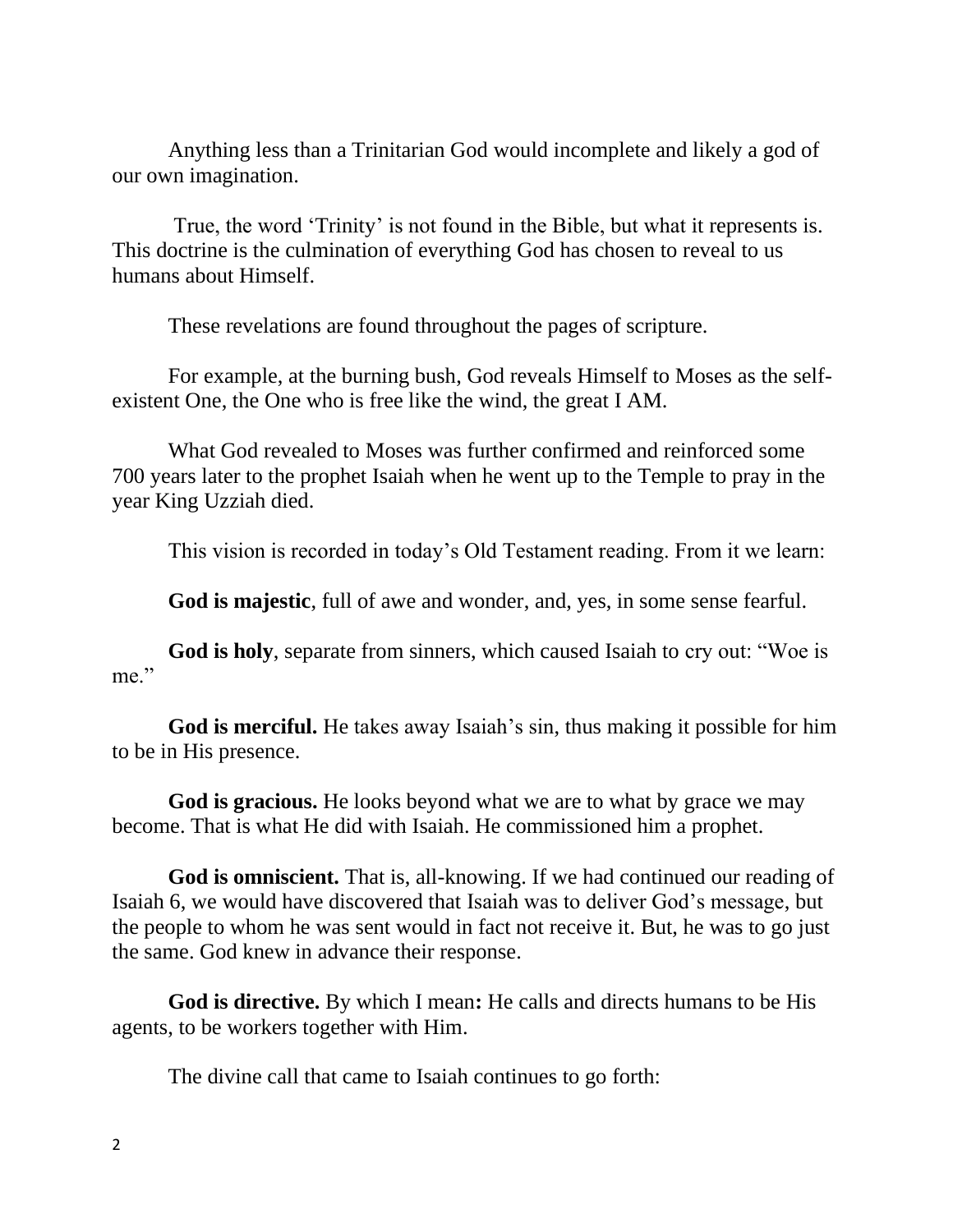## **"Whom shall I send, and who will go for us?"**

Isaiah's response to this call must be our response . . . if we are to know the fullness of God's blessing in our lives: **"Here am I, Lord, send me."**

Let me pause here to ask: **What is God calling you to do?**

We all have a calling from the Lord. The task to which we are being directed may not be in the limelight. It may in the eyes of men be small and insignificant. Nevertheless, it belongs to us uniquely and is important to God.

Our job is to listen and respond. To do His will, that is peace. ///

God's revelation of Himself to Isaiah, as impressive as it was, was incomplete. The Almighty had still more to disclose about Himself.

This further disclosure had to wait to the coming of Jesus, the One who puts a human face on the invisible God as no one in all history.

**"He that hath seen me hath seen the Father,"** Jesus would go on to tell Phillip in John 14:9.

But, there is more still. The same Jesus who is God come in the flesh promised, prior to His death, resurrection and ascension, Someone like Himself, a Comforter or Strengthener. This One came on the Day of Pentecost.

There is your three: Father, Son and Holy Spirit, not three Gods, but three divine Persons of the same substance, power and eternity.

If the Trinity . . . the doctrine . . . did not exist, it would have to be invented to make makes sense of all the facts presented in scripture and in Jesus.

Over the years, people have come up with a number of ways to illustrate and explain the Trinity: the three-leaf clover being one, and the egg with shell, white and yoke being another.

Such devices may be helpful in introducing the concept of the Trinity to children. Even so, they must be used with great caution. Why?

Because no illustration is fully capable of capturing the majesty and being of the living God.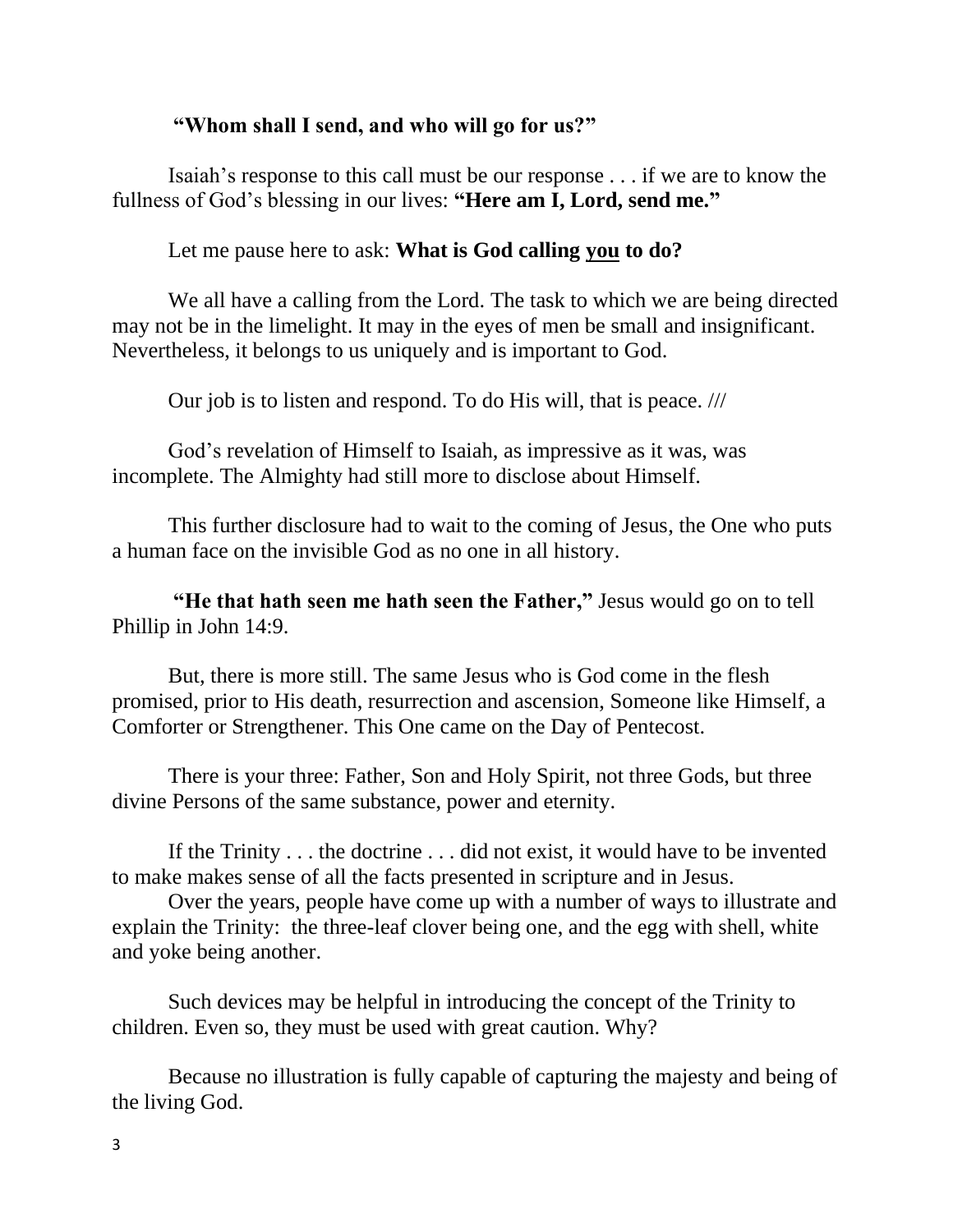If, "the *love of God* is broader than the measure of man's mind" – as says one of our hymns -- how much more, the *nature of God*.

Yet, as we have already seen, there is much we can know about this three-Person God.

Indeed, everything we need to know at the present time has been revealed to us.

What we are called to do first and foremost is not to understand a formula, but to put our whole trust in Him and let Him have His way in our lives.

A few months ago, I was over near Young Harris and visited the studio of a glassblower. You could sit in a balcony and watch him go about his work. It was quite impressive.

He started out with a lump of molten matter, but as he turned and stretch it in the fire, various colours appeared and the object he had in mind began to take shape.

Eventually, after much labour, out of the fire came a vase of indescribable beauty.

The three-Person God can do the same in your life and my life . . . if we will let him.

He can turn something ordinary into something extraordinary . . . scares into stars, if you want to use the language of a popular television preacher of the last century, the Rev. Dr. Shuller.

The English poet-preacher John Donne turned the thought of the God who transforms into verse when he wrote:

Batter my heart, three-person'd God, for you As yet but knock, breathe, shine, and seek to mend; That I may rise and stand, /// o'erthrow me, and bend Your force to break, blow, burn, and